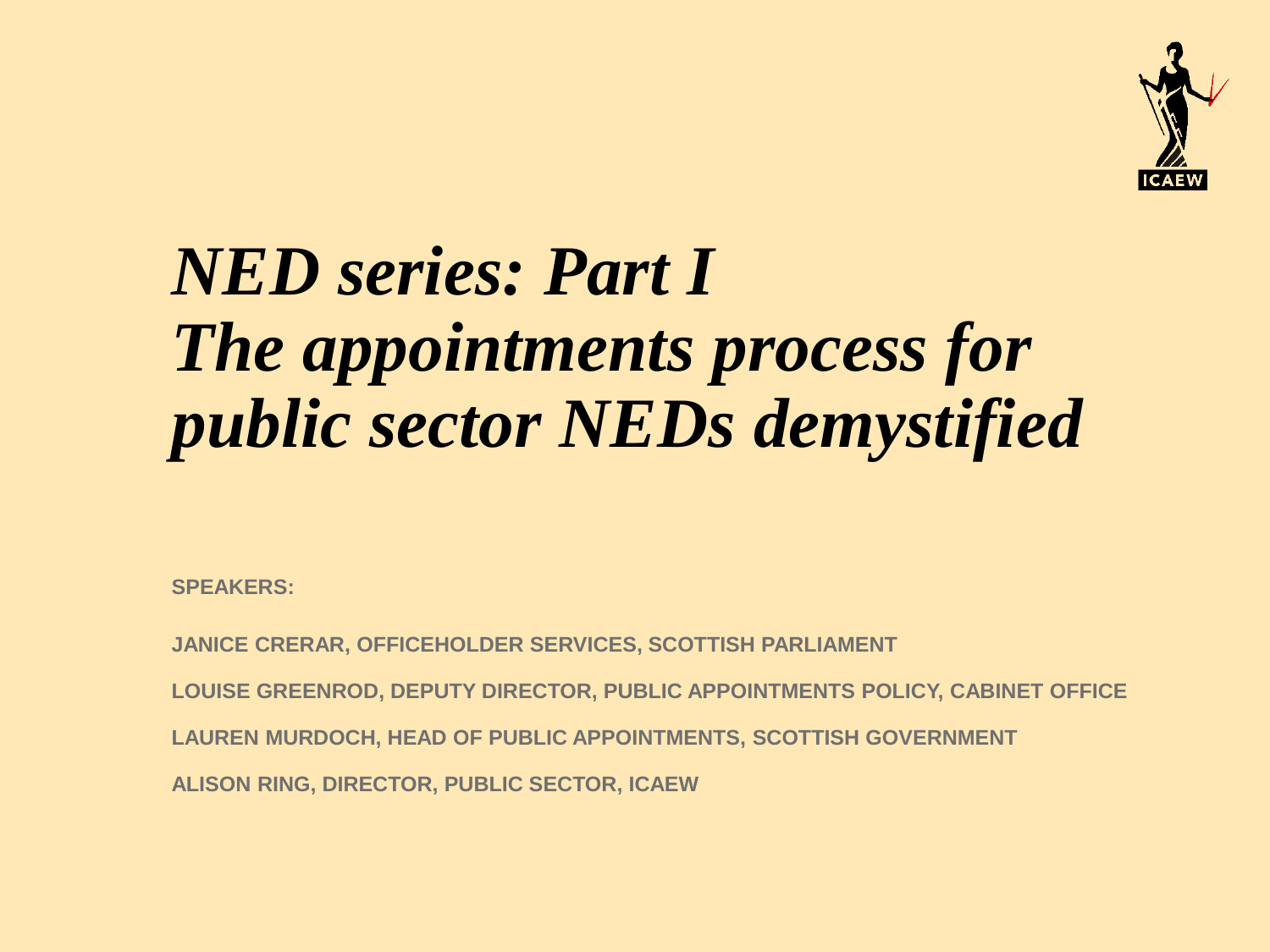

# UK Government Public **Appointments**

Louise Greenrod Deputy Director, Public Appointments Policy Team, Cabinet Office

24 September 2020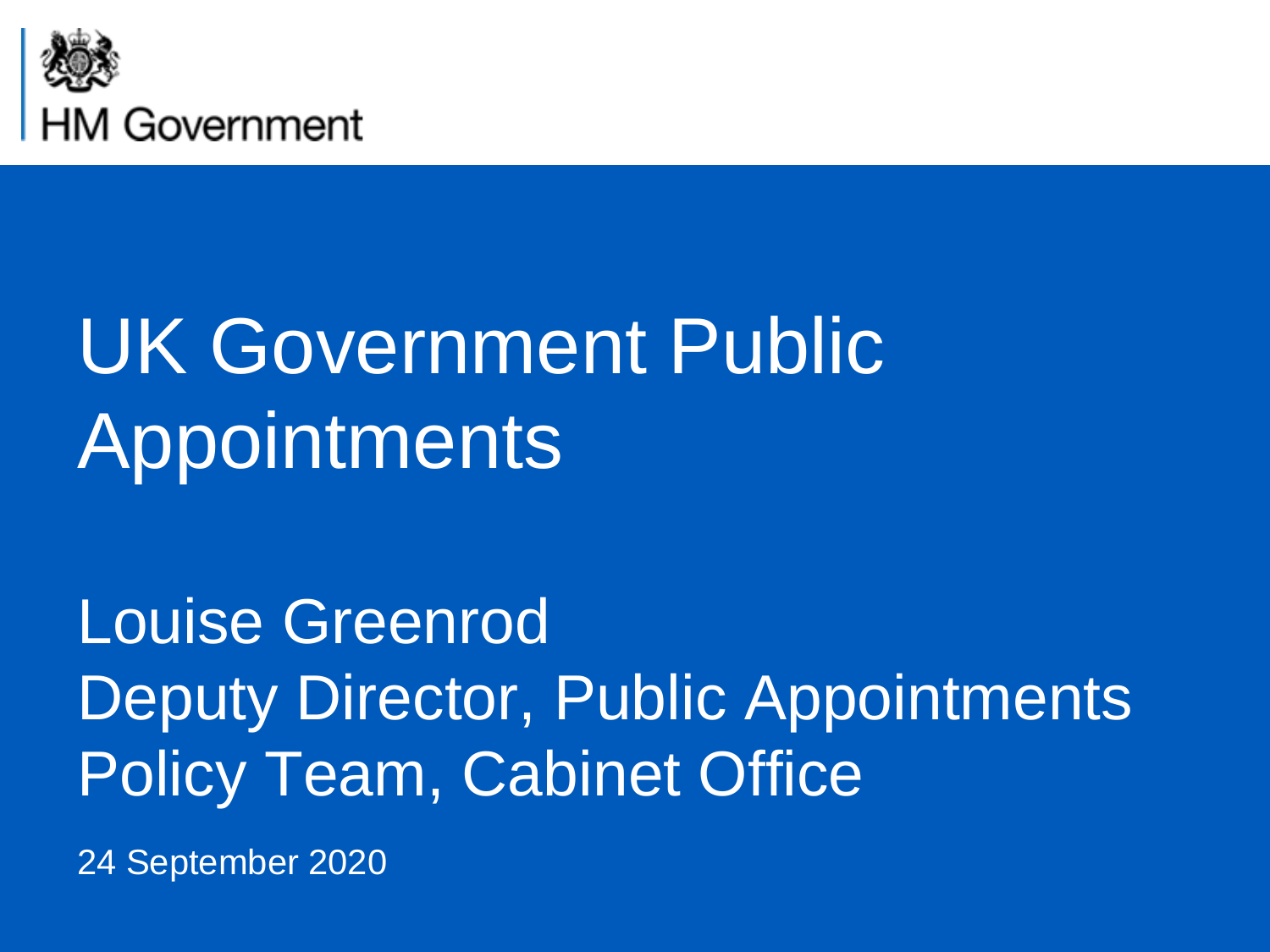

### **What is a public appointment?**

#### **What is a public appointment?**

● A ministerial appointment to the board of a public body, advisory committee or independent office.

• Governance Code for Public Appointments sets out the process and principles that underpin all public appointments made by UK Government and Welsh Government ministers (public appointments are devolved in Scotland, Wales and Northern Ireland).

#### **What is a public body?**

• Public bodies are organisations set up to provide advice or carry out functions on behalf of government.

- Operate at arms-length from government, with a sponsor department.
- A broad variety of different types of organisation.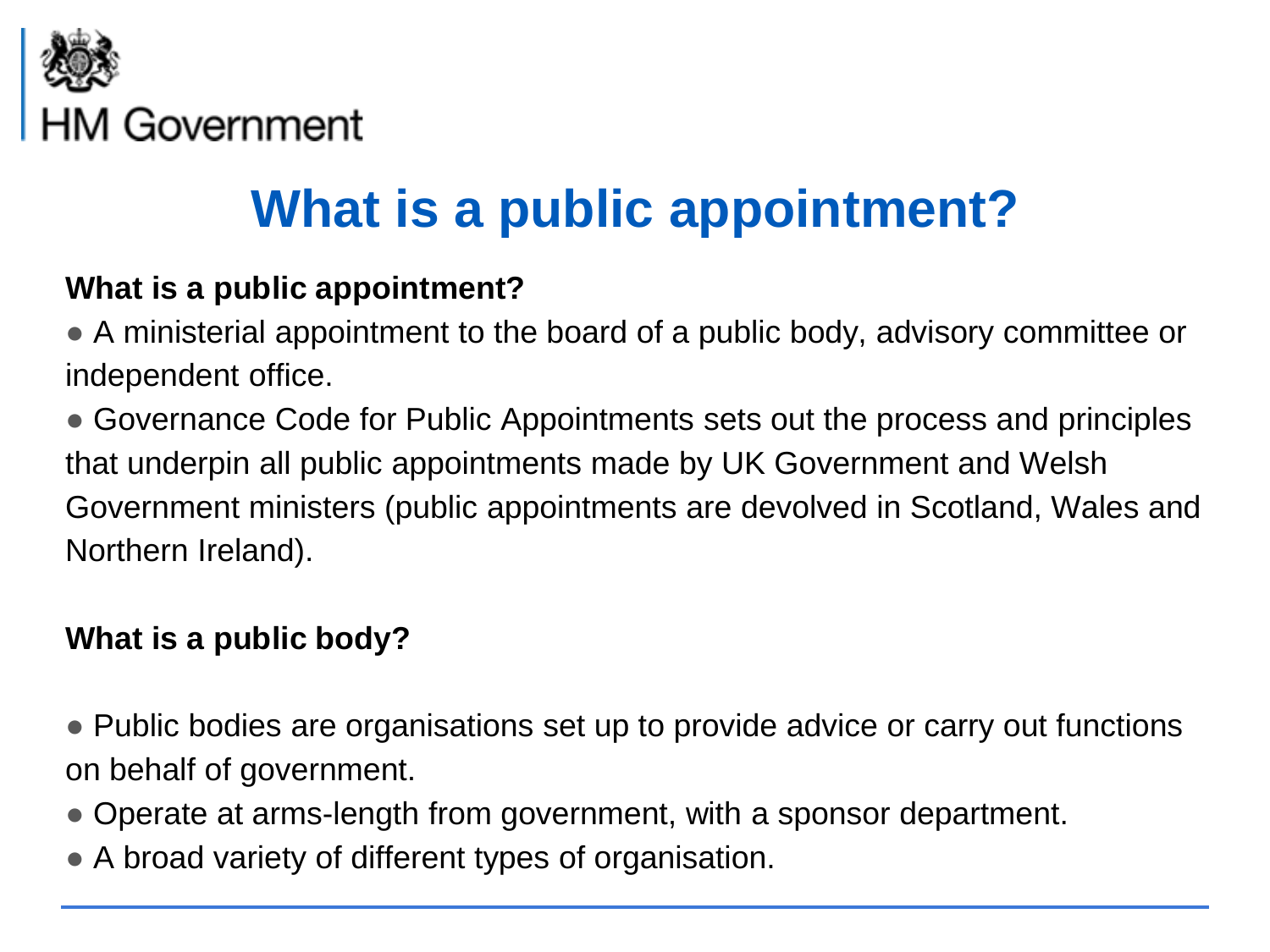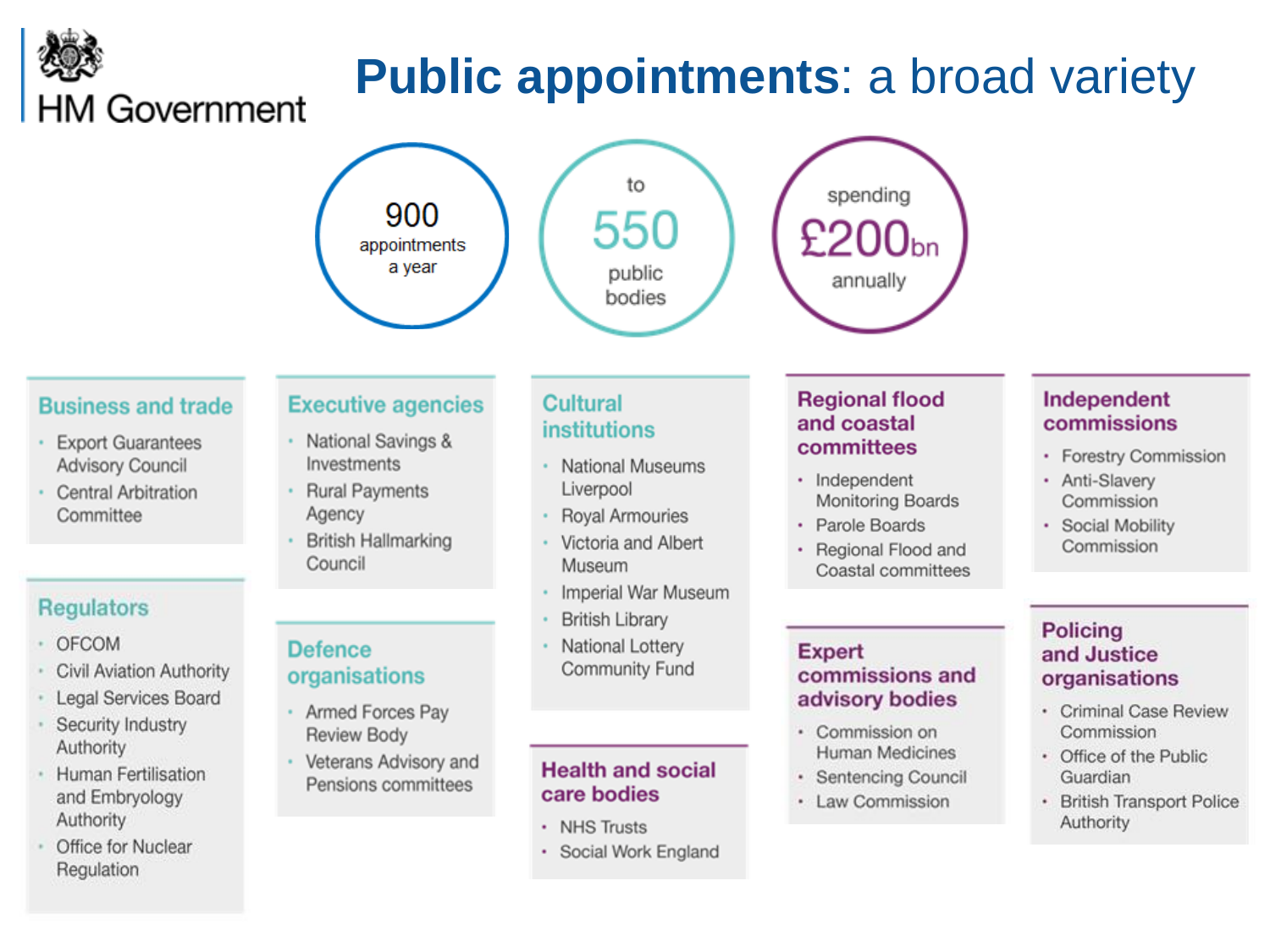

### **What do public appointees do?**

#### **Main duties**

- ensure good governance
- provide leadership and guidance
- set the strategy for a public body, agree business plans and recruit key staff
- hold senior staff to account
- represent the body to ministers, parliamentarians, stakeholders and the wider public

#### **Time commitment and remuneration**

Variable, normally held for a period of three to five years.

**Departmental Non-Executive Board Members** (NEBMs) provide independent advice which informs central departments' decision making process.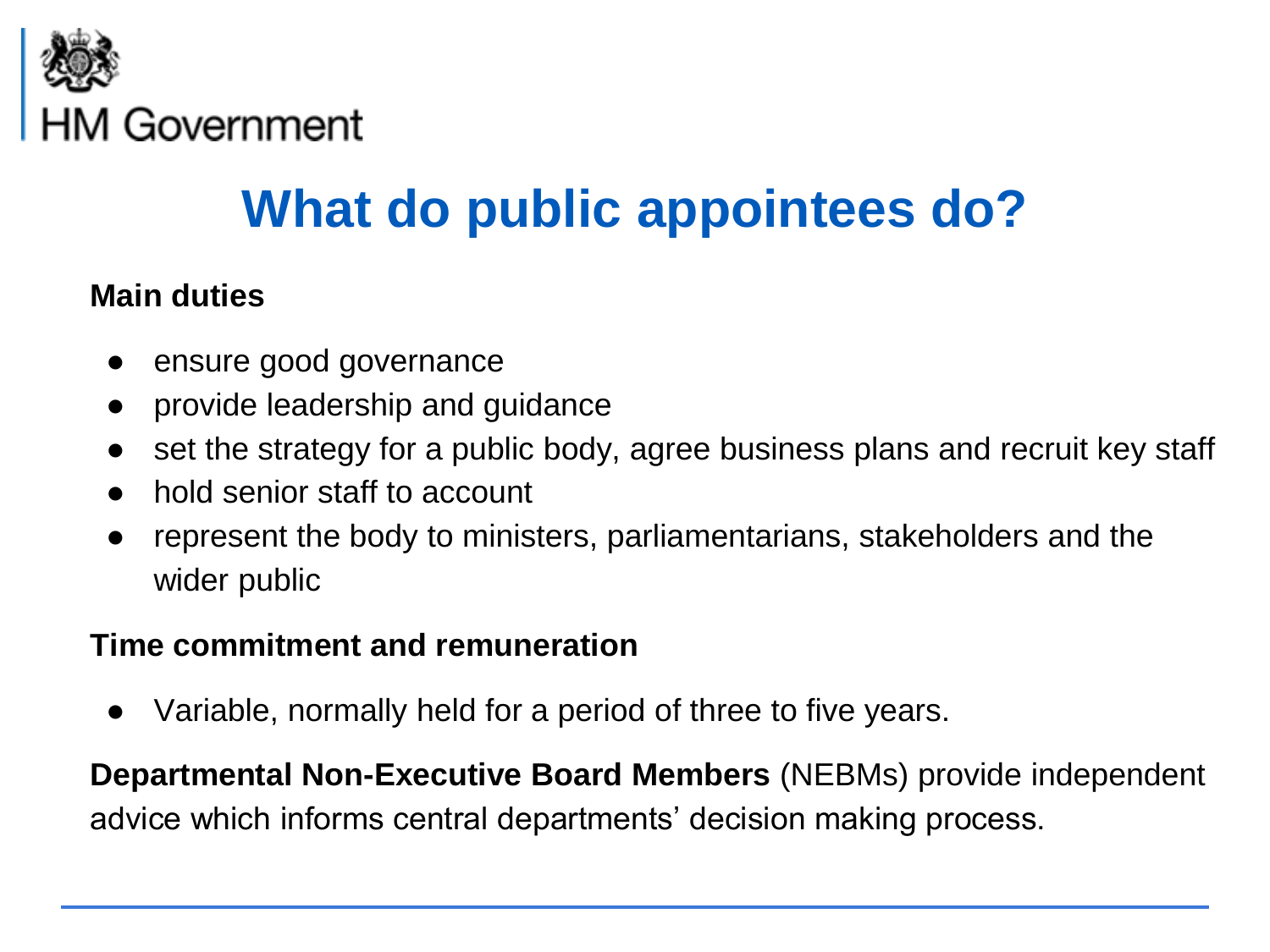

### **Why become a public appointee?**

- Help shape our society and the decisions that affect our lives
- Develop new skills
- Widen your network
- Gain valuable board experience to help progress your career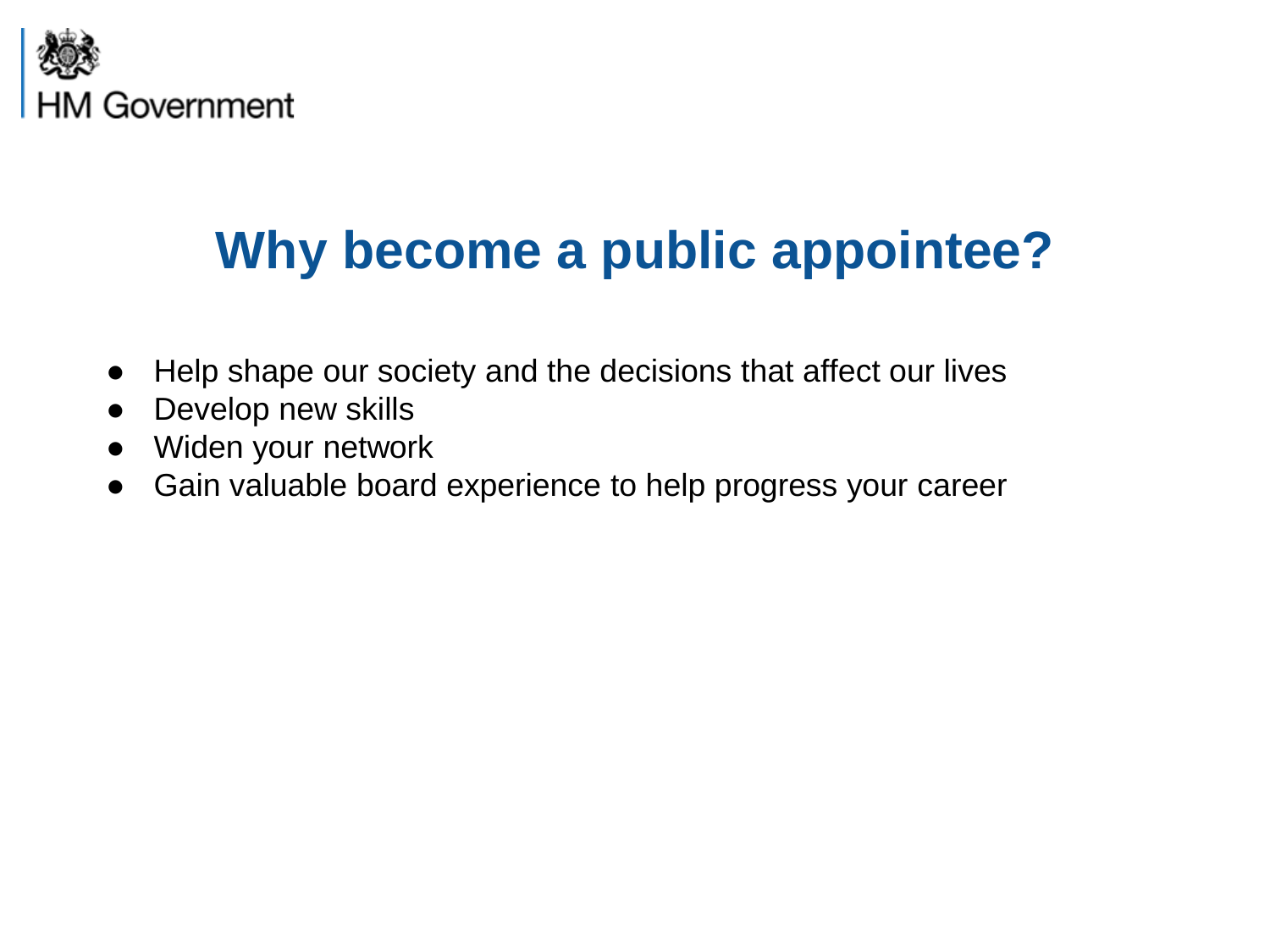

### **Myth Busting**

#### ✗ **Public appointments are not:**

- Limited to London and the South East
- Open only to ex-public servants and subject-matter experts
- Only open to elites and 'known' people
- Party political
- Opaque and hard to navigate

#### ✓ **Public appointments are:**

- Open to talented people across the UK
- Open to and in need of diverse skills and experiences from the private, public and voluntary sectors
- Open to all, no matter what your background:
- Not helped or hindered by political affiliation; 91% declared no affiliation
- Made through open and transparent processes, with a clear governance code and independent regulator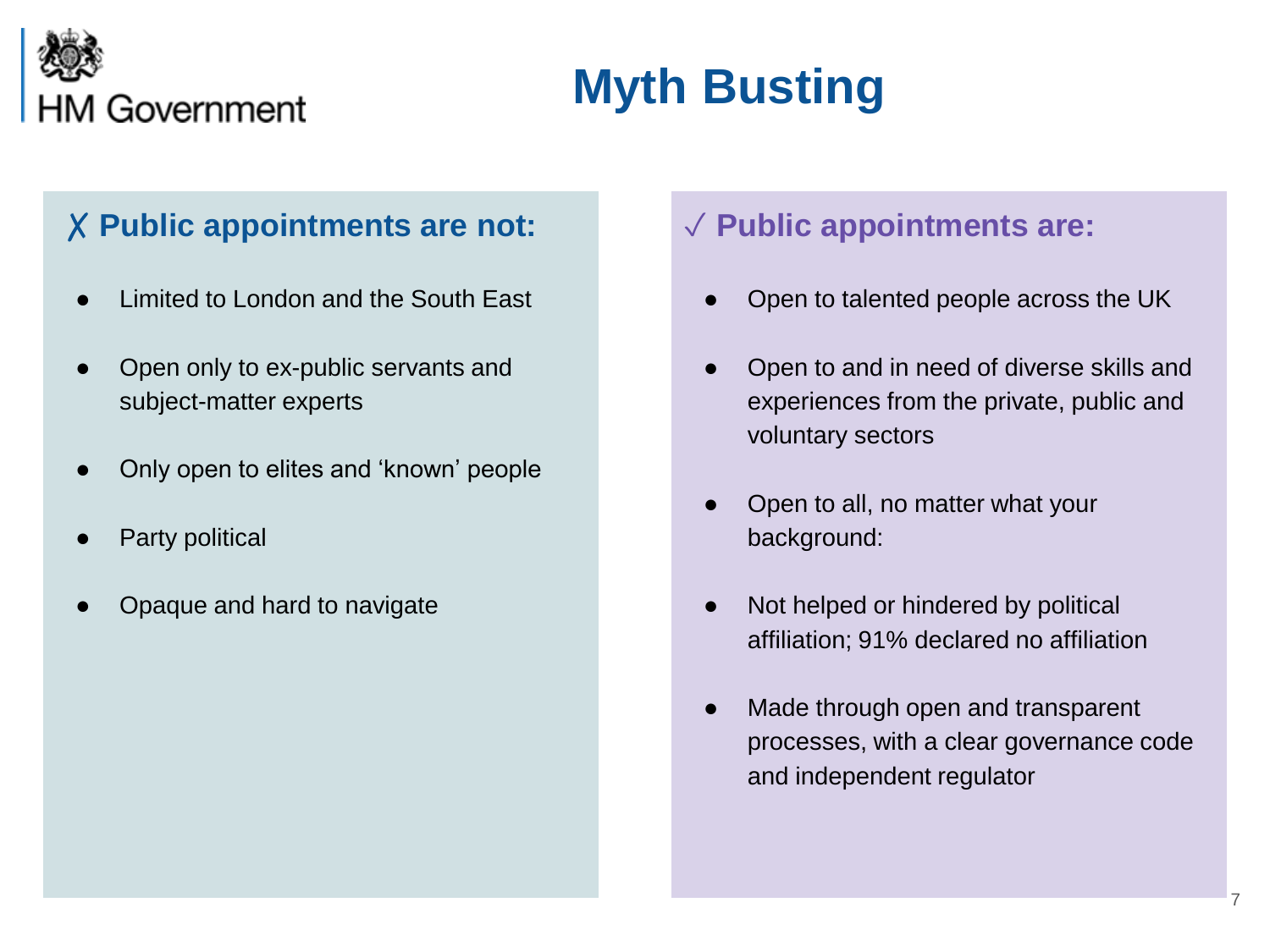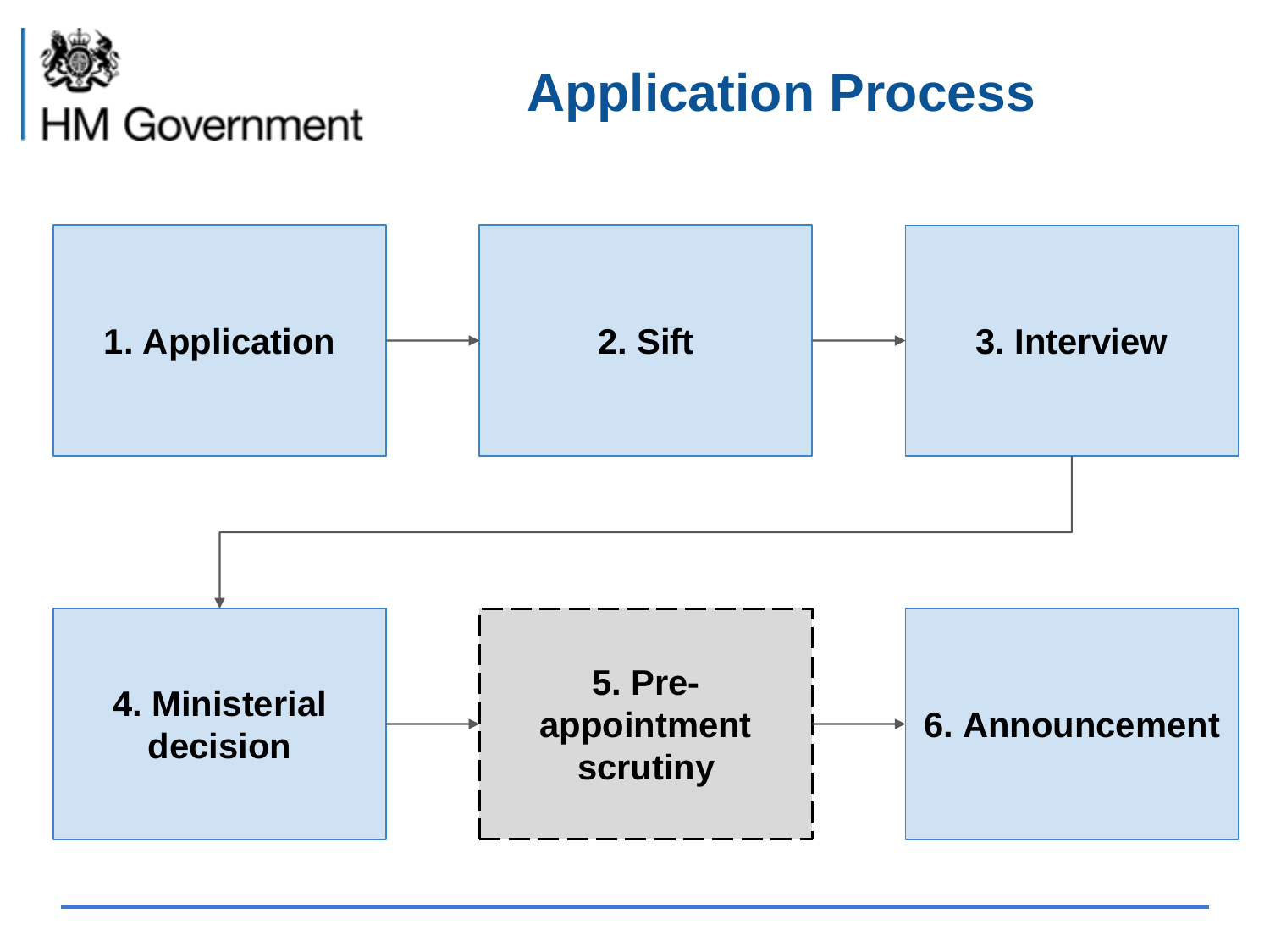

# **Public Appointments: Government action on** diversity

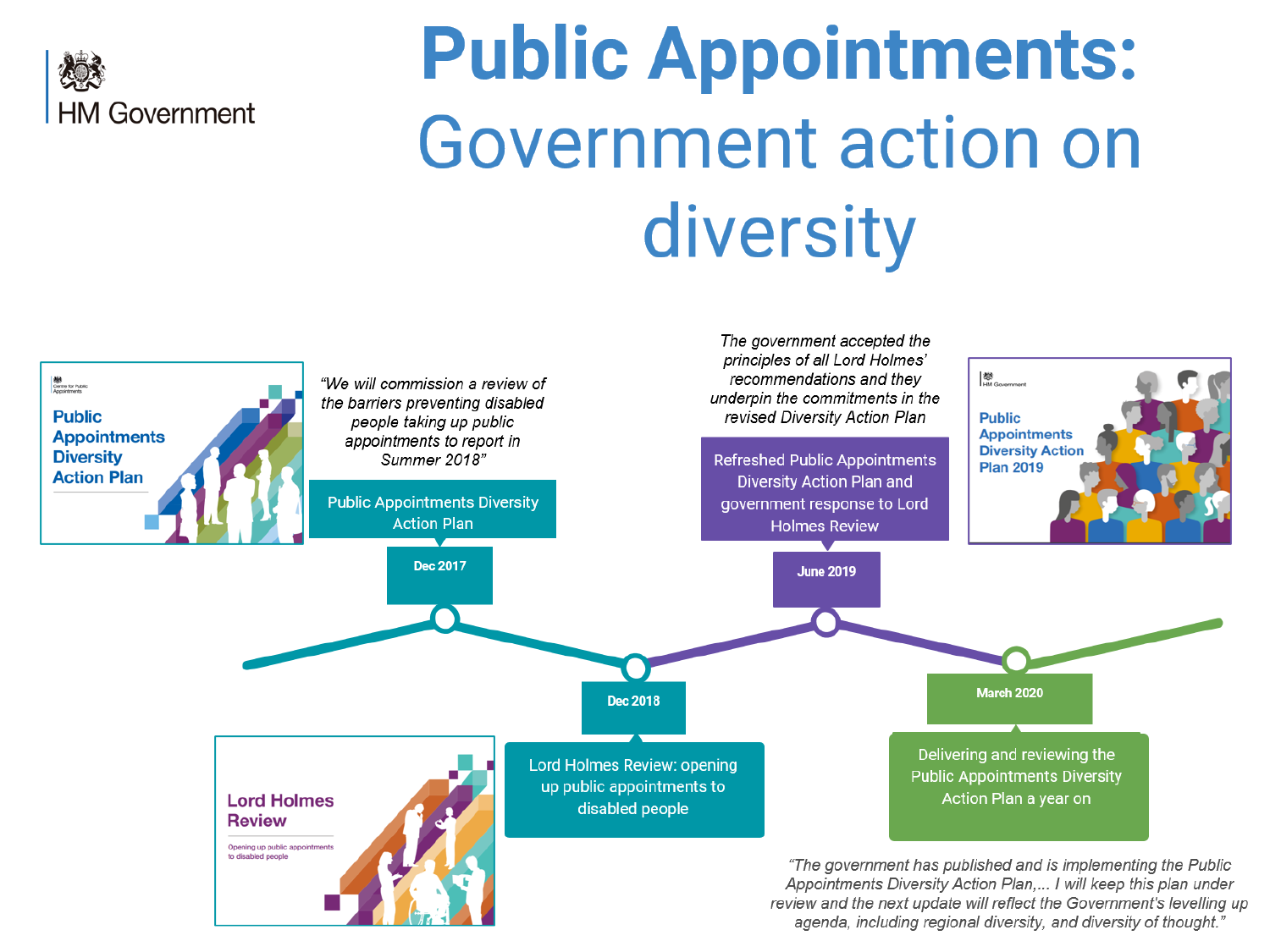

### **Four ways to find out more**



### Linked in HM Government Public Appointments

PublicAppointments@cabinetoffice.gov.uk **@**

https:// publicappointments.cabinetoffice.gov.uk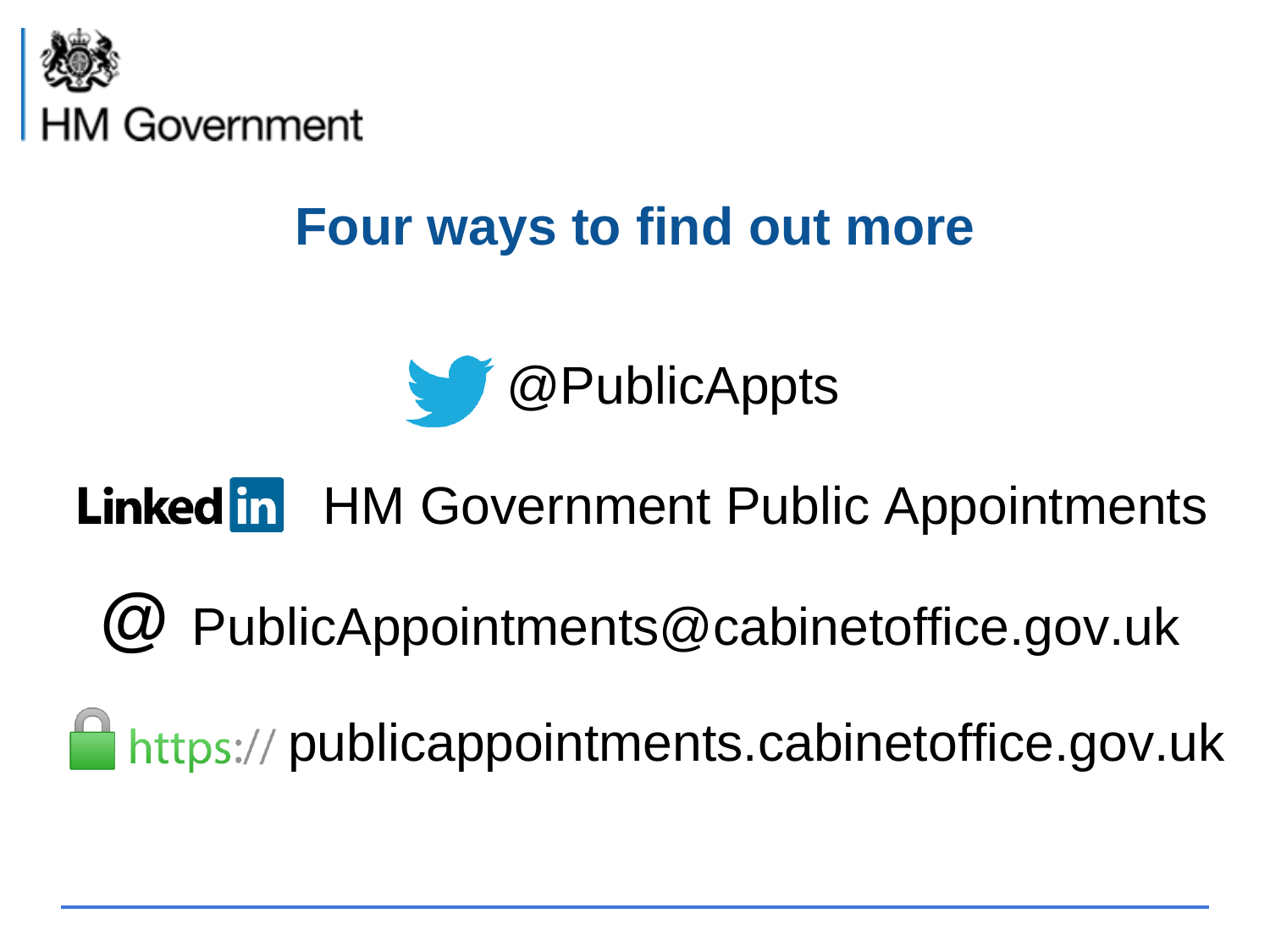### Lauren Murdoch

#### Head of Public Appointments Scottish Government

*appointedforscotland.org*

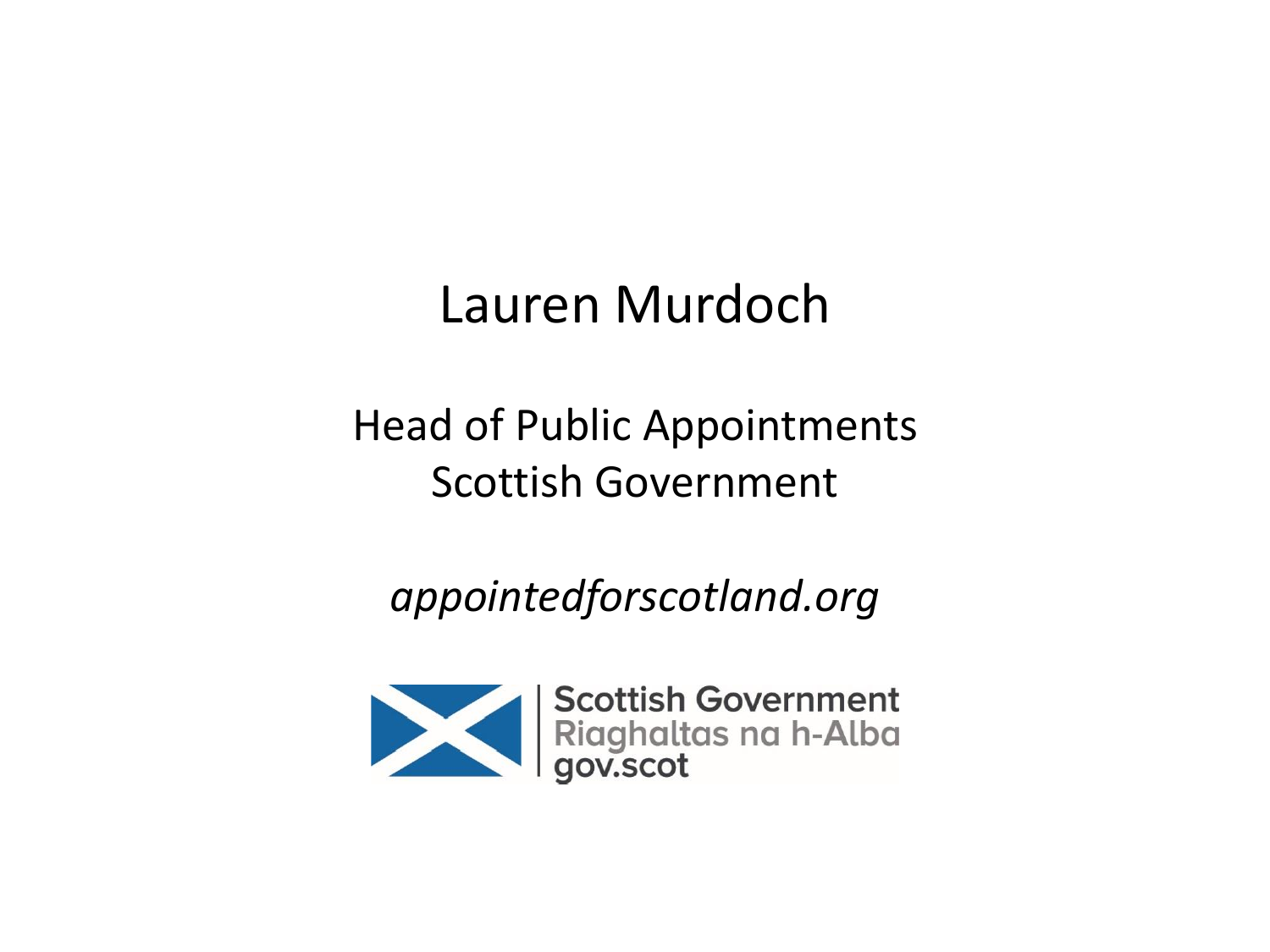#### **APPLYING: where are opportunities advertised?**

Mainly:

- Relevant government's public appointments website for Scotland: appointedforscotland.org
- Social media, especially Twitter  $@$  scotpublicappts
- Public body websites
- Changing the Chemistry; Women on Boards

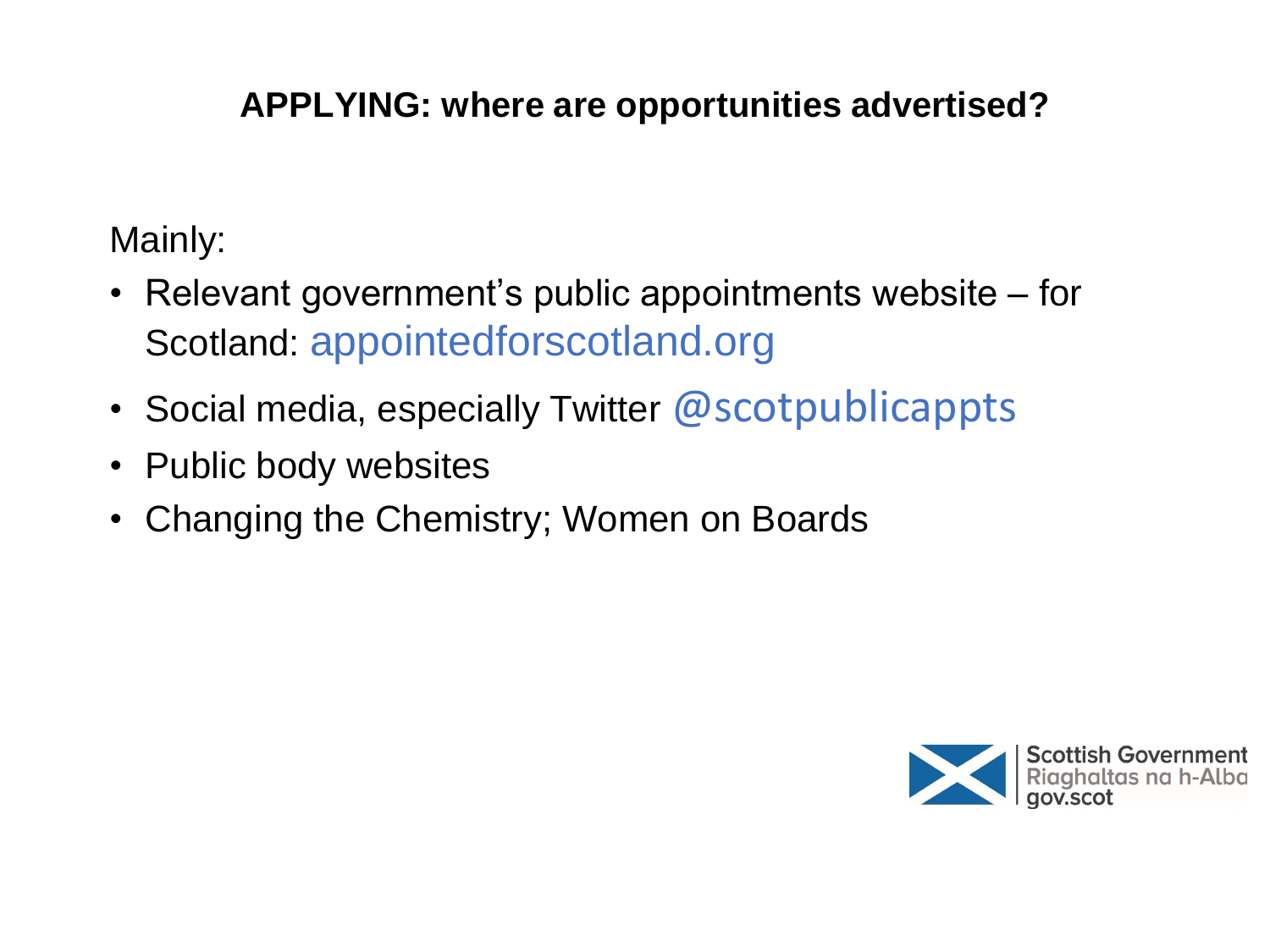#### **APPLYING: why you?**

- Your skills and experience are in demand
- Your skills and experience applied in a completely different context – think about your other interests
- Look at public body websites
- What do you offer? How does that match the role criteria?
- Different voices and different experiences are key on a board
- Don't automatically rule out yourself because you don't see a 100% fit! Let the selection panel decide…

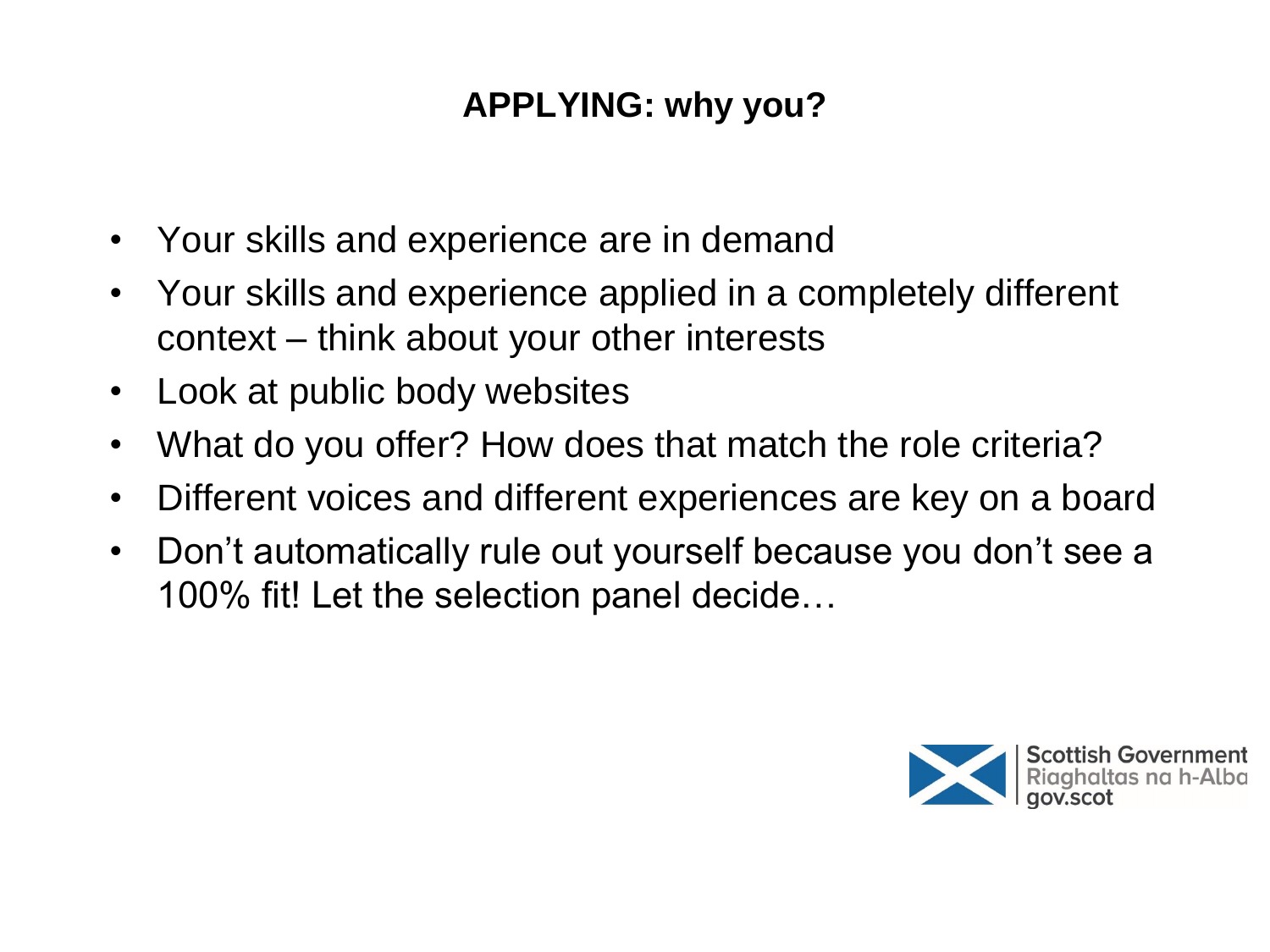#### **APPLYING**

- Study the application pack
- Follow instructions about the type of evidence to provide
- Follow instructions about the format application form? Letter of interest? etc
- Think through when you have demonstrated the skill required and provide specific examples
- What you did and how you did it in a scenario that addresses the criterion
- Use "I" not "We"

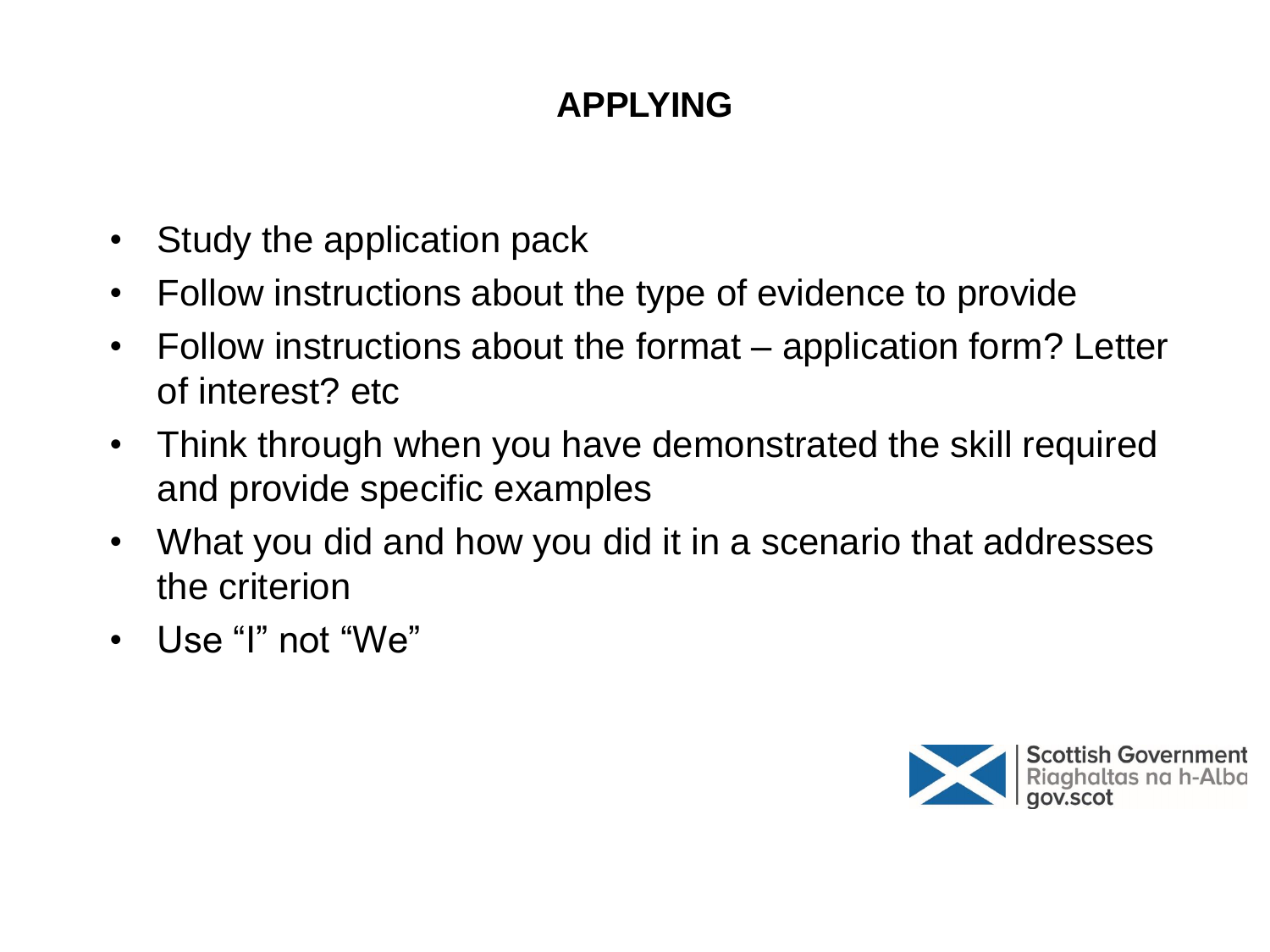#### **ASSESSMENT PROCESSES**

• Sift of applications

For those invited to the next stage…

- Simulation such as board paper or case study in advance or on the day
- Interview, elements of which will likely be competency-based
- Assessment centre approach?

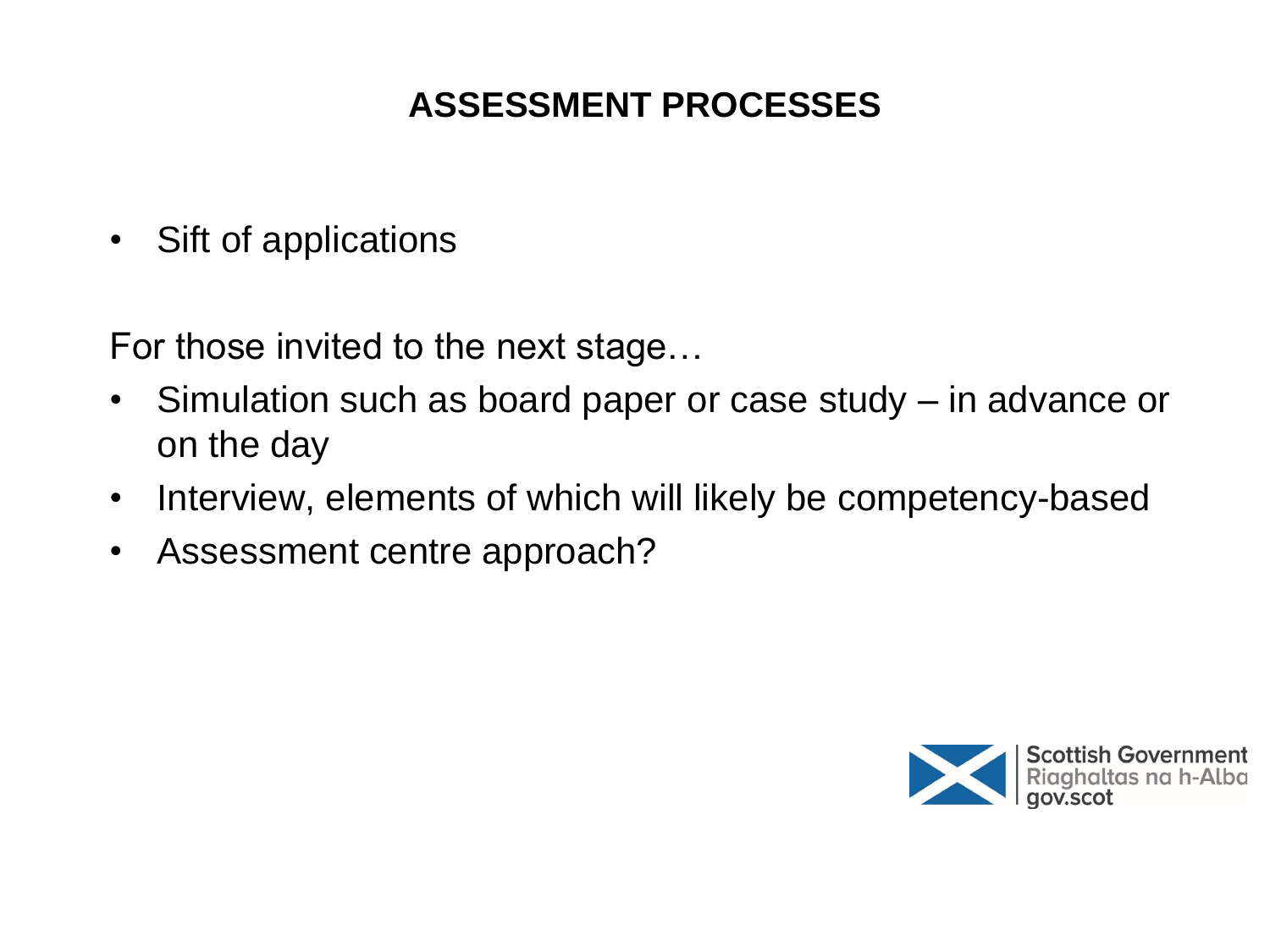| <b>SITUATION</b> | • What was the situation?<br>• What was the problem or issue?      |
|------------------|--------------------------------------------------------------------|
| <b>TASK</b>      | • What needed to be done?<br>• What solution were you looking for? |
| <b>ACTION</b>    | · What did you do?<br>· How did you do it?                         |
| <b>RESULT</b>    | • What was the result?<br>• What happened because of this result?  |

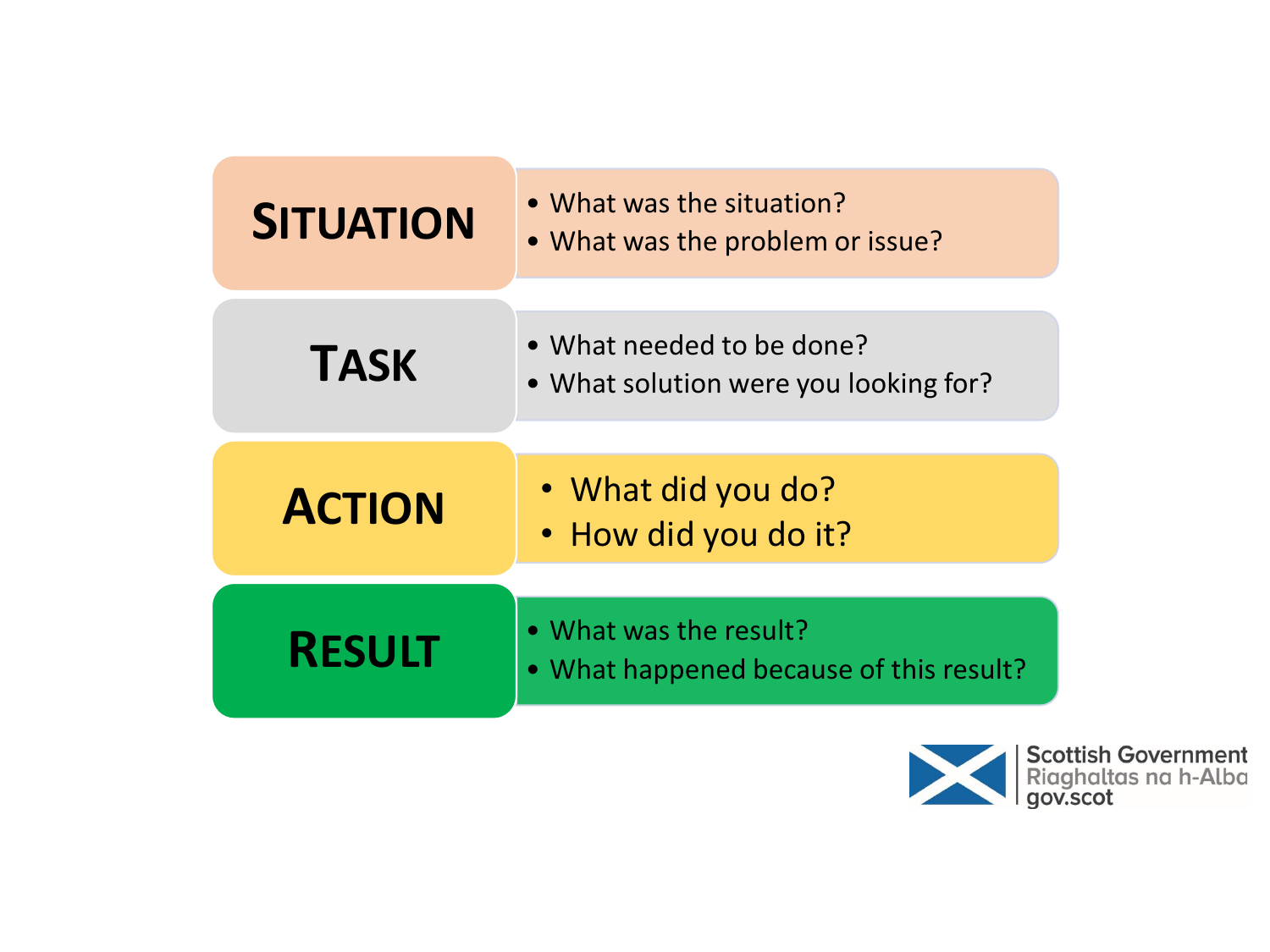### Further information on public bodies, roles, application processes:

*appointedforscotland.org*

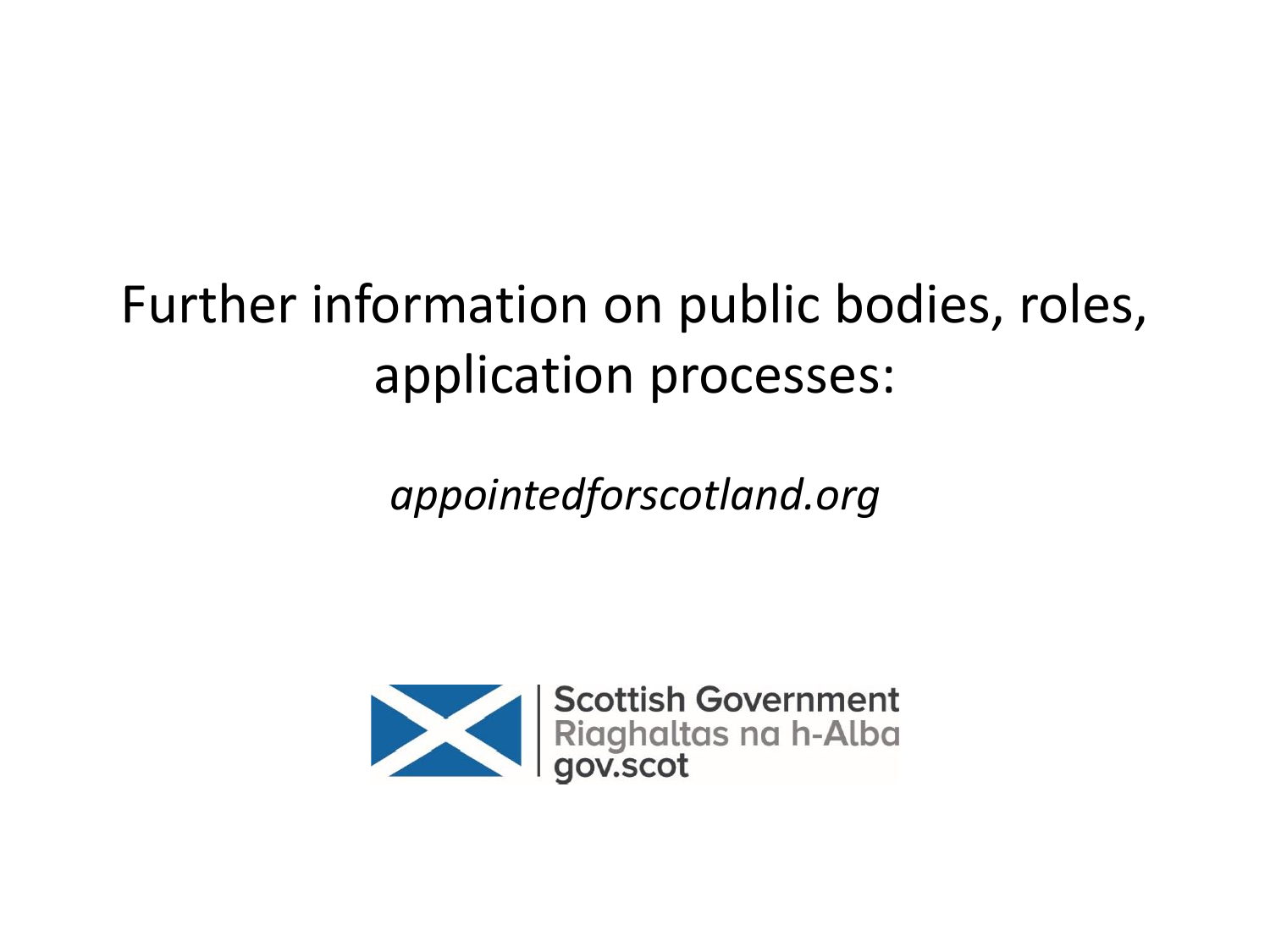

### **Janice Crerar Officeholder Services Scottish Parliament**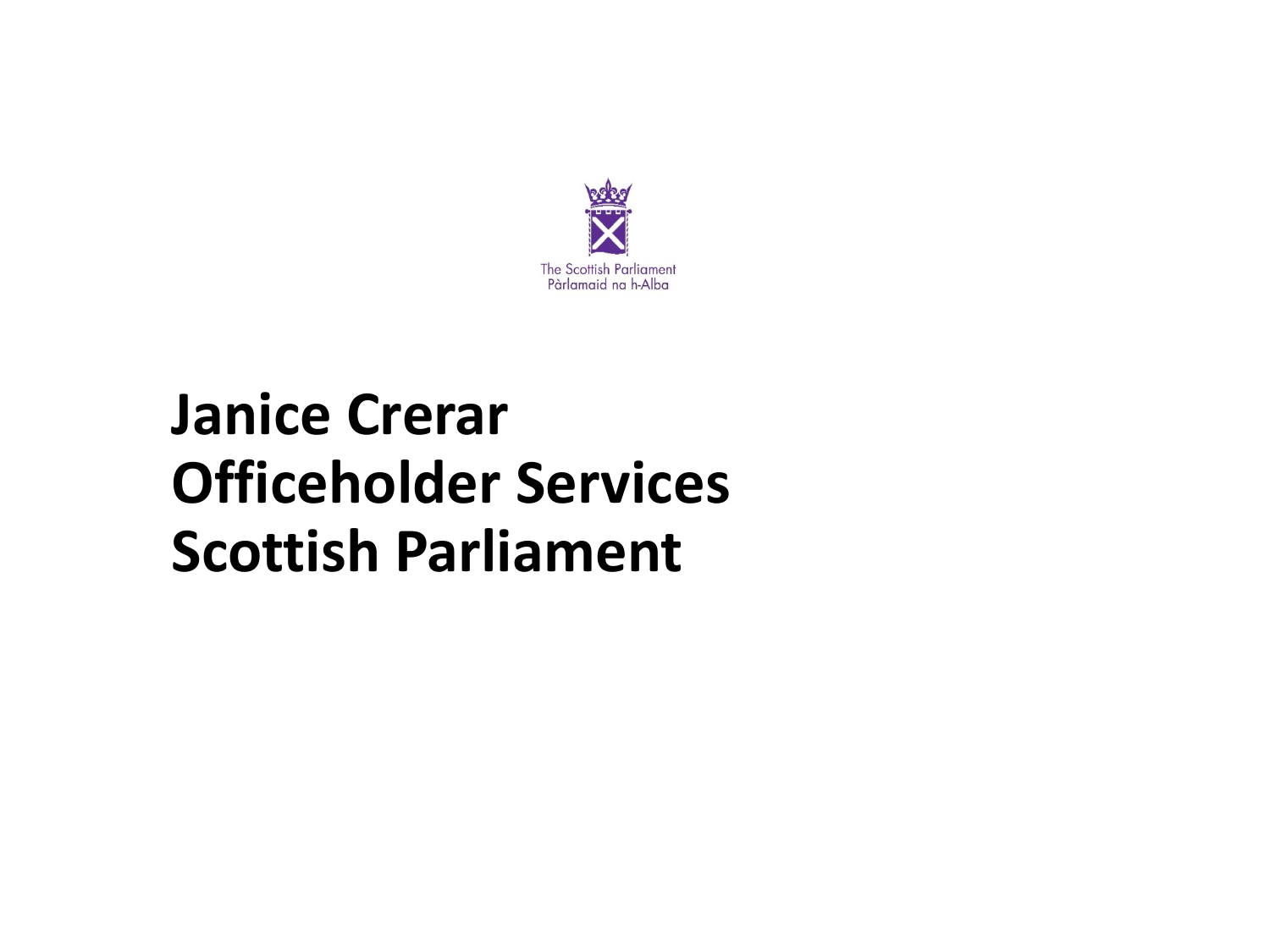

The Scottish Parliament undertakes the recruitment of the following independent officeholders who are appointed by Her Majesty The Queen-

- The Auditor General for Scotland
- The Scottish Public Services Ombudsman
- The Scottish Information Commissioner
- The Commissioner for Children and Young People in Scotland
- The Chair of the Scottish Human Rights Commission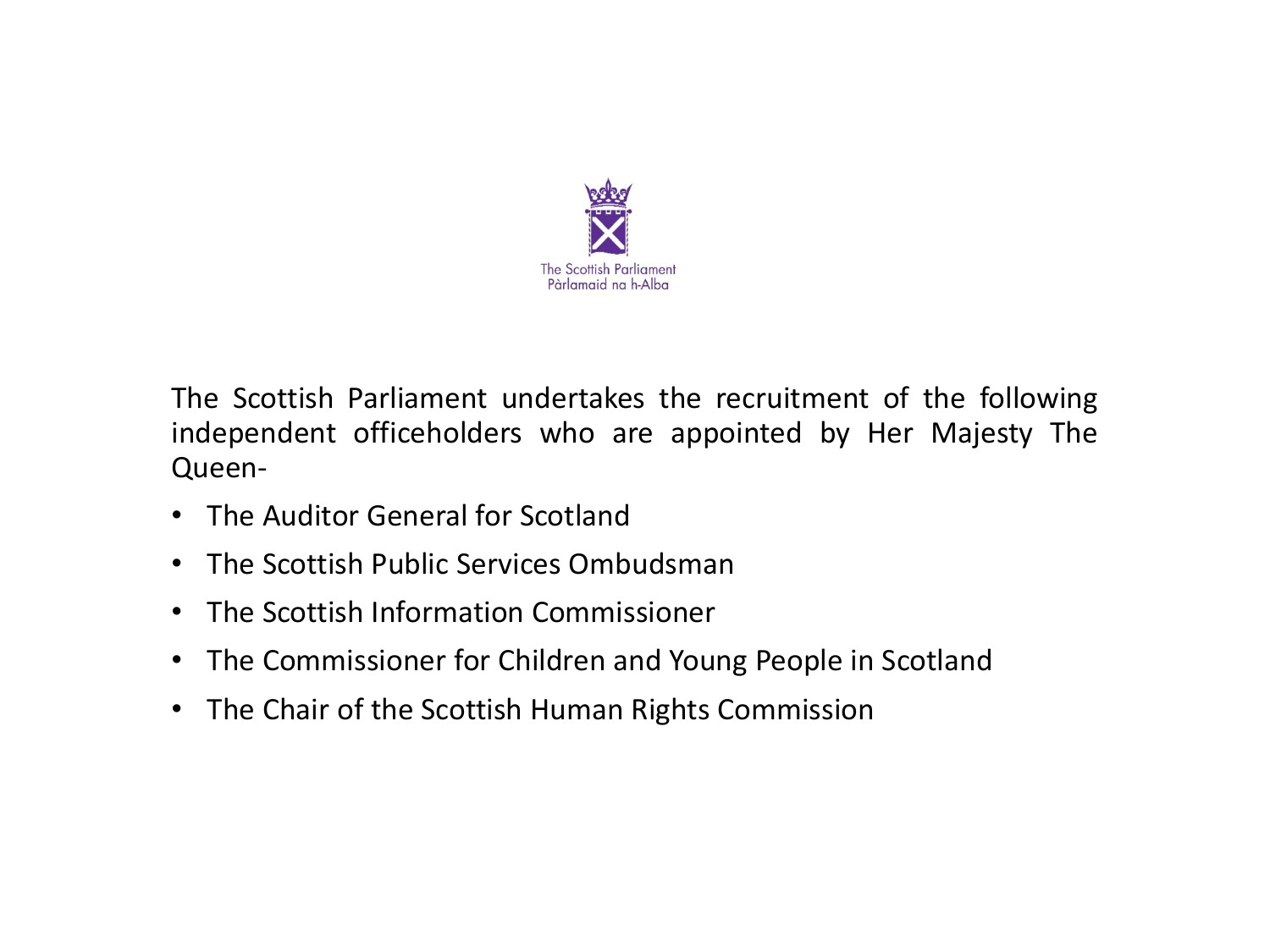

The Scottish Parliamentary Corporate Body (SPCB) undertakes the recruitment and appointment, with the agreement of the Scottish Parliament, of the following independent officeholders-

- The Commissioner for Ethical Standards in Public Life in Scotland; and
- The members of the Standards Commission for Scotland.

The SPCB also recruits and appoints the part-time members of the Scottish Human Rights Commission and the independent members of its AAB.

And finally, the Scottish Commission for Public Audit recruits and appoints the 3 non-executives of Audit Scotland.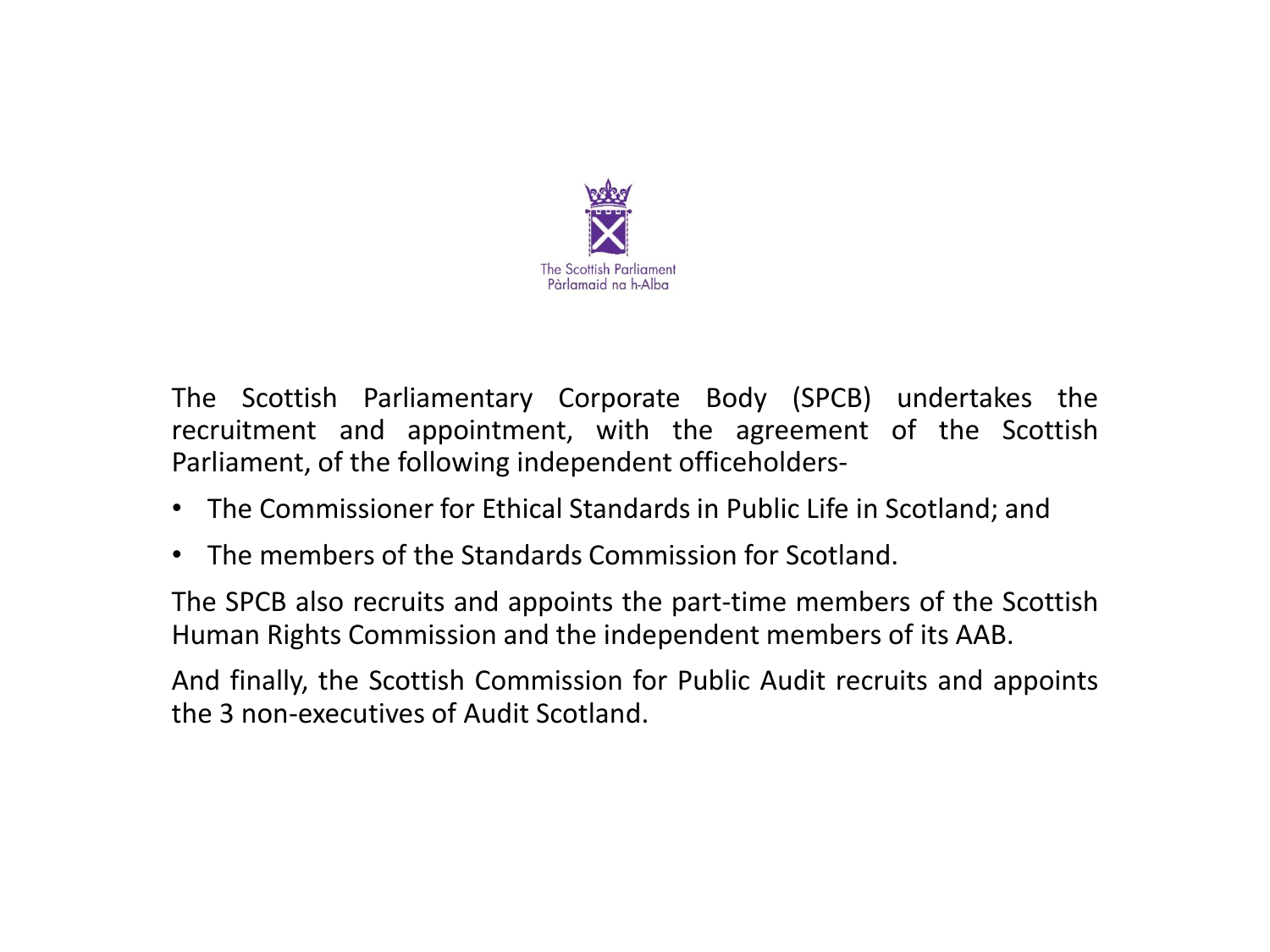

- The Scottish Parliament is not bound by the Code of Practice for Ministerial Appointments to Public Bodies in Scotland but we follow best practice.
- We mainly use competency based recruitment practices
- We provide information about the role and the skills and experience we are looking for
- We will not make any assumptions about an applicant's abilities through for example their job title.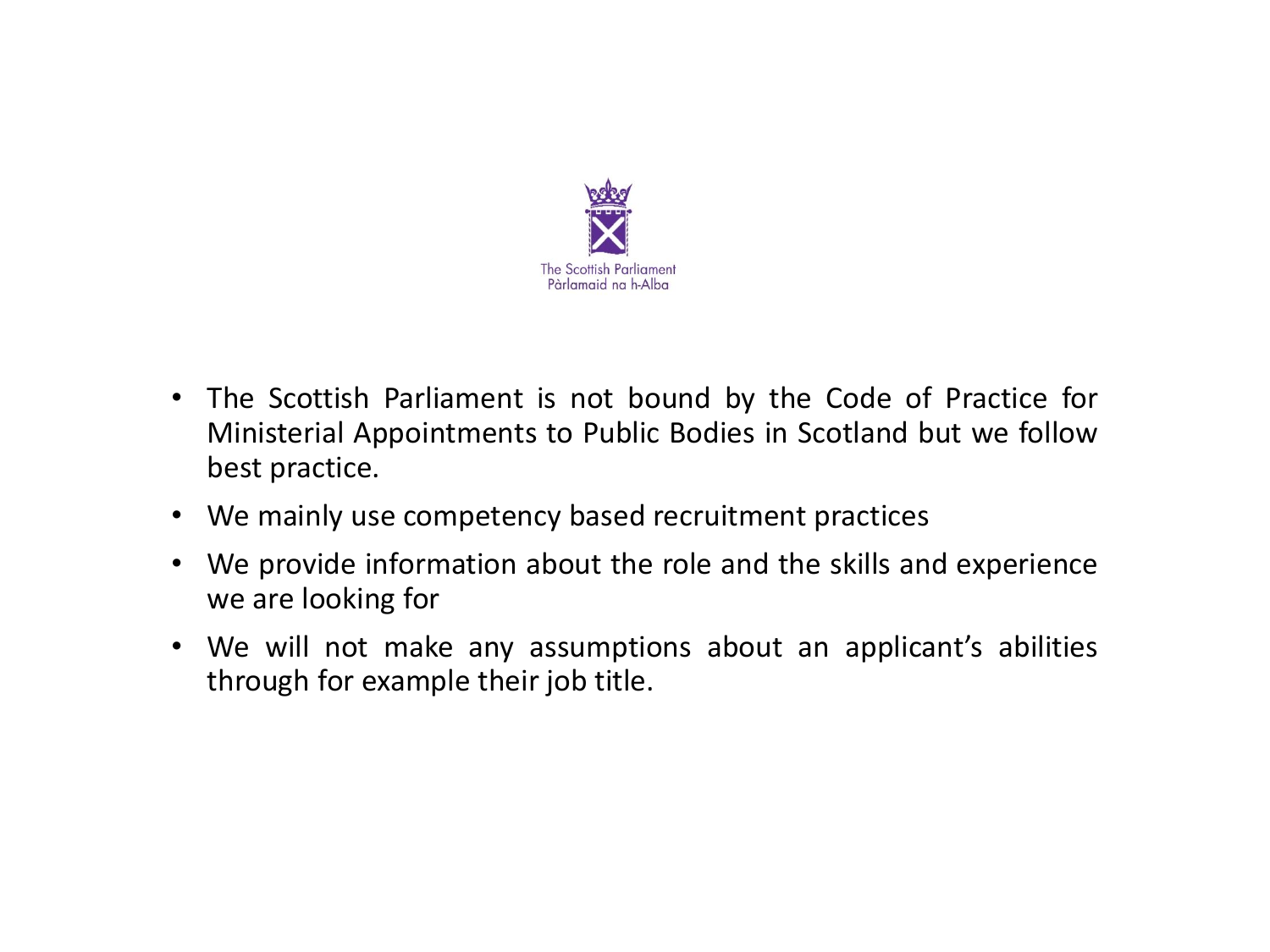

- Applying for one of the Parliament's appointments requires applicants to complete an application form  $-$  we appreciate this can be time consuming
- The selection panels are made up of Members of the Scottish Parliament (MSPs). There can be up to 7 MSPs sitting on a panel!
- Finally, cannot stress the importance of reading the pack of information provided and completing the application properly.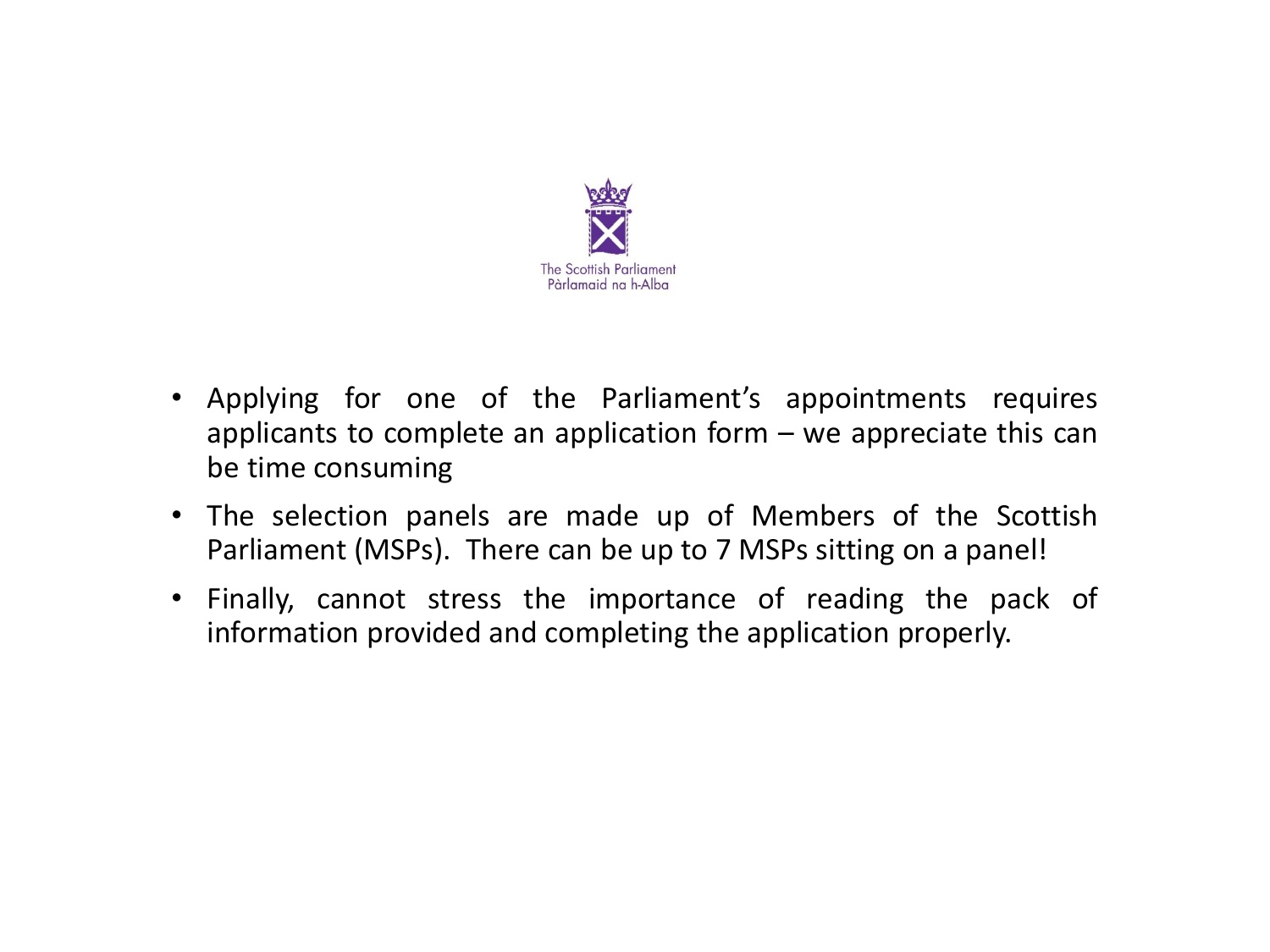

## *Questions?*

© ICAEW 2020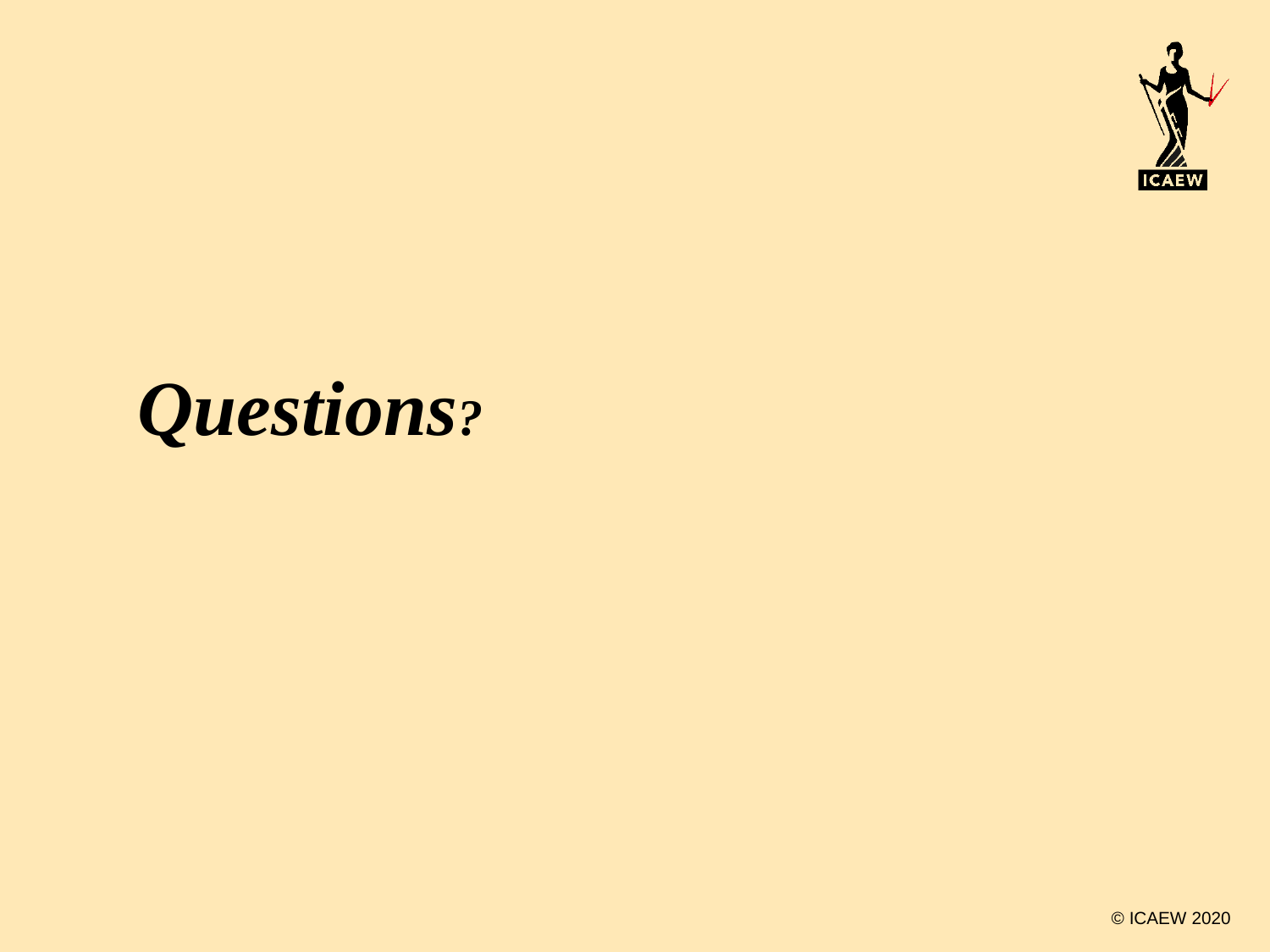# *Upcoming webinars*



**NED series - Part II: The role of a public sector NED from the perspective of a central govt chief executive and a NED** 28 September 2020, 10:30 – 11:30 [Book here](https://events.icaew.com/pd/18126/part-ii-acting-as-a-ned-in-the-public-sector-28-september?diid=18139#Detail)

**Protecting the public purse from procurement fraud** 29 September 2020, 13:00 – 14:00 [Book here](https://events.icaew.com/pd/18100/protecting-the-public-purse-from-procurement-fraud)

**The Redmond Review – Sir Tony Redmond's perspective** 30 September 2020, 15:00 – 16:00 [Book here](https://events.icaew.com/pd/18054/the-redmond-review-sir-tony-redmonds-perspective)

**NED series - Part III: The importance of the role of corporate governance in the public sector and the role a NED plays in this**

**NED series - Part IV: Tips from practising NEDs and interaction with governance in the public sector**

[Register your interest for Part III and IV here](https://events.icaew.com/pd/18126?diid=18140#Detail)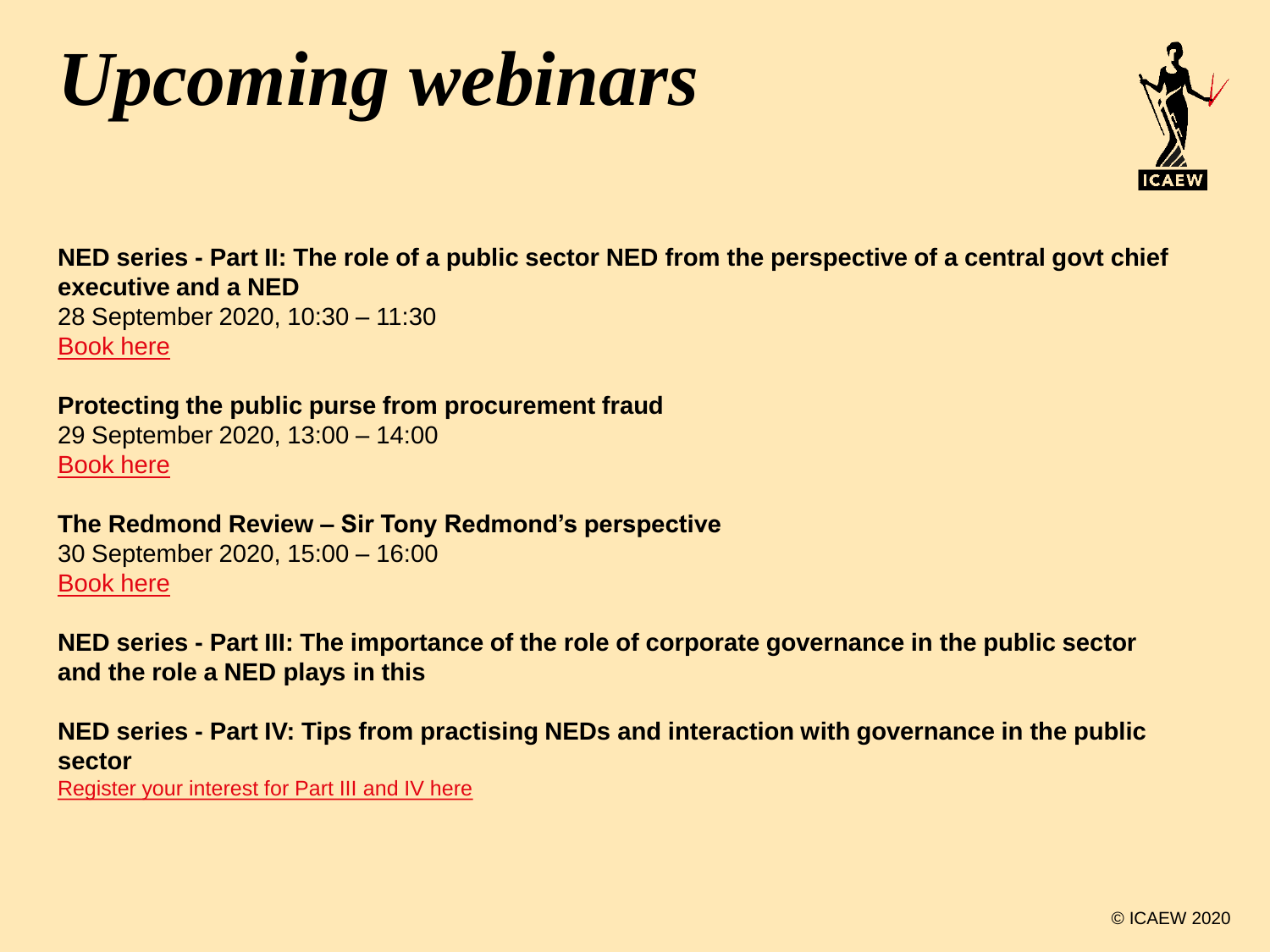

### *If you have further questions, please visit:*

ICAEW GLOBAL RECOVERY: [WWW.ICAEW.COM/INSIGHTS/COVID-19-GLOBAL-RECOVERY](http://www.icaew.com/insights/covid-19-global-recovery)

ICAEW CORONAVIRUS HUB: [WWW.ICAEW.COM/CORONAVIRUS](http://www.icaew.com/coronavirus)

DIRECT ENQUIRIES: [WWW.ICAEW.COM/CONTACT-US/HELPLINES-AND-SUPPORT](http://www.icaew.com/contact-us/helplines-and-support)

FEEDBACK / INSIGHTS: [HTTPS://R1.DOTMAILER-SURVEYS.COM/BB41F58A-124MCD1D](https://r1.dotmailer-surveys.com/bb41f58a-124mcd1d)

CABA: [WWW.CABA.ORG.UK](http://www.caba.org.uk/)